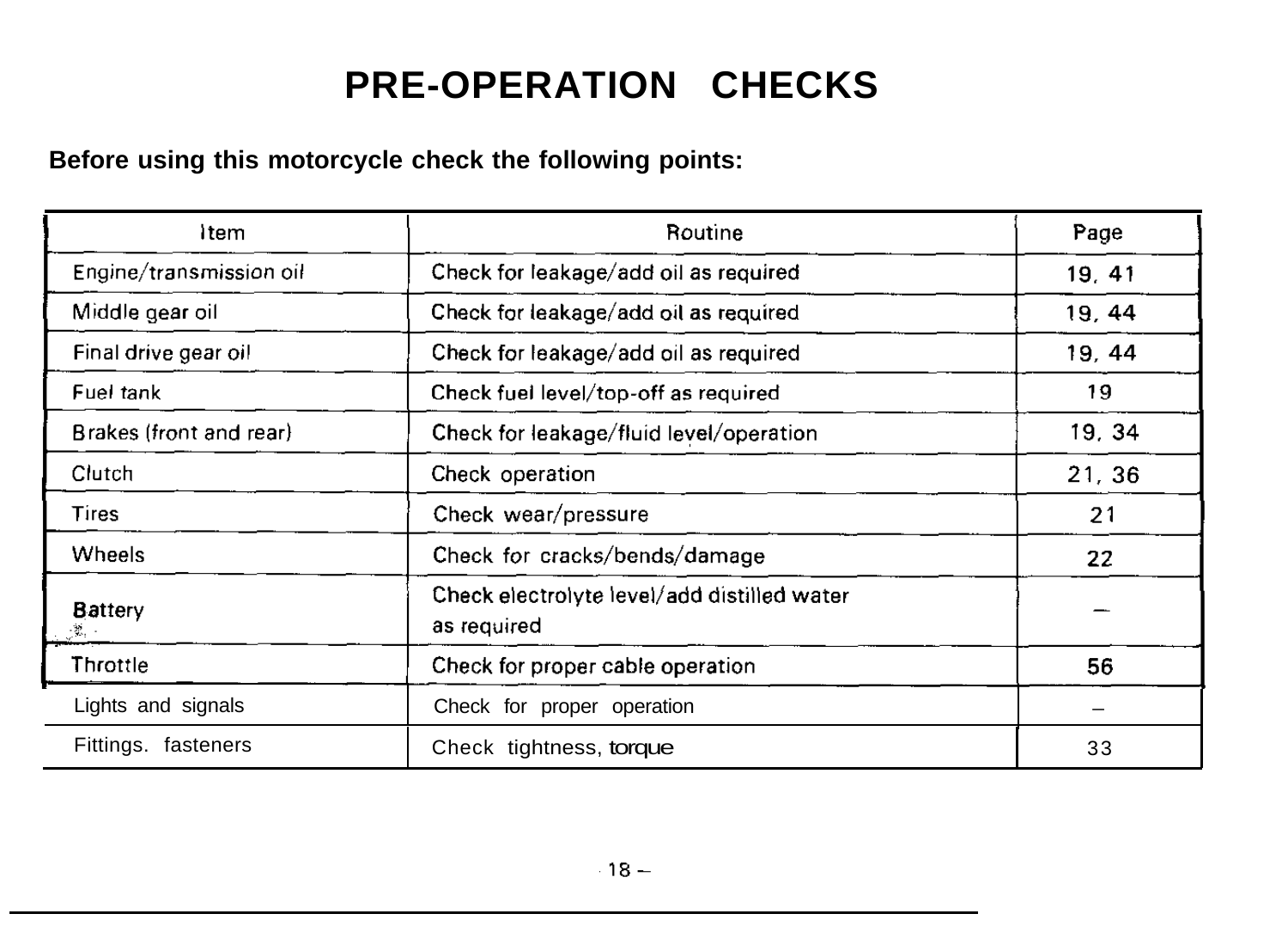Engine/Transmission oil Make sure the engine/transmission oil is at the specified level. Add oil as necessary. (See page 41)



Middle gear/Final gear oil

Make sure the middle gear/final gear oil is at the specified level.

Add oil as necessary. (See page 44)



If desired, an SAE 8OW/90 hypoid gear oil may be used for all conditions.

 $NOTF:$ 

"GL-4" is a quality and additive rating. "GL-5" or "GL-6" rated hypoid gear oils may also be used.

Fuel

Make sure there is sufficient fuel in the tank.

Recommended gasoline:

Regular or low lead gasoline ) Fuel tank capacity:

**17** liter (4.50 USgal)

#### Brakes

1. Brake lever and brake pedal Check for correct play in the front brake lever and rear brake pedal. Make sure they are working properly. Check the brakes at low speed shortly after starout.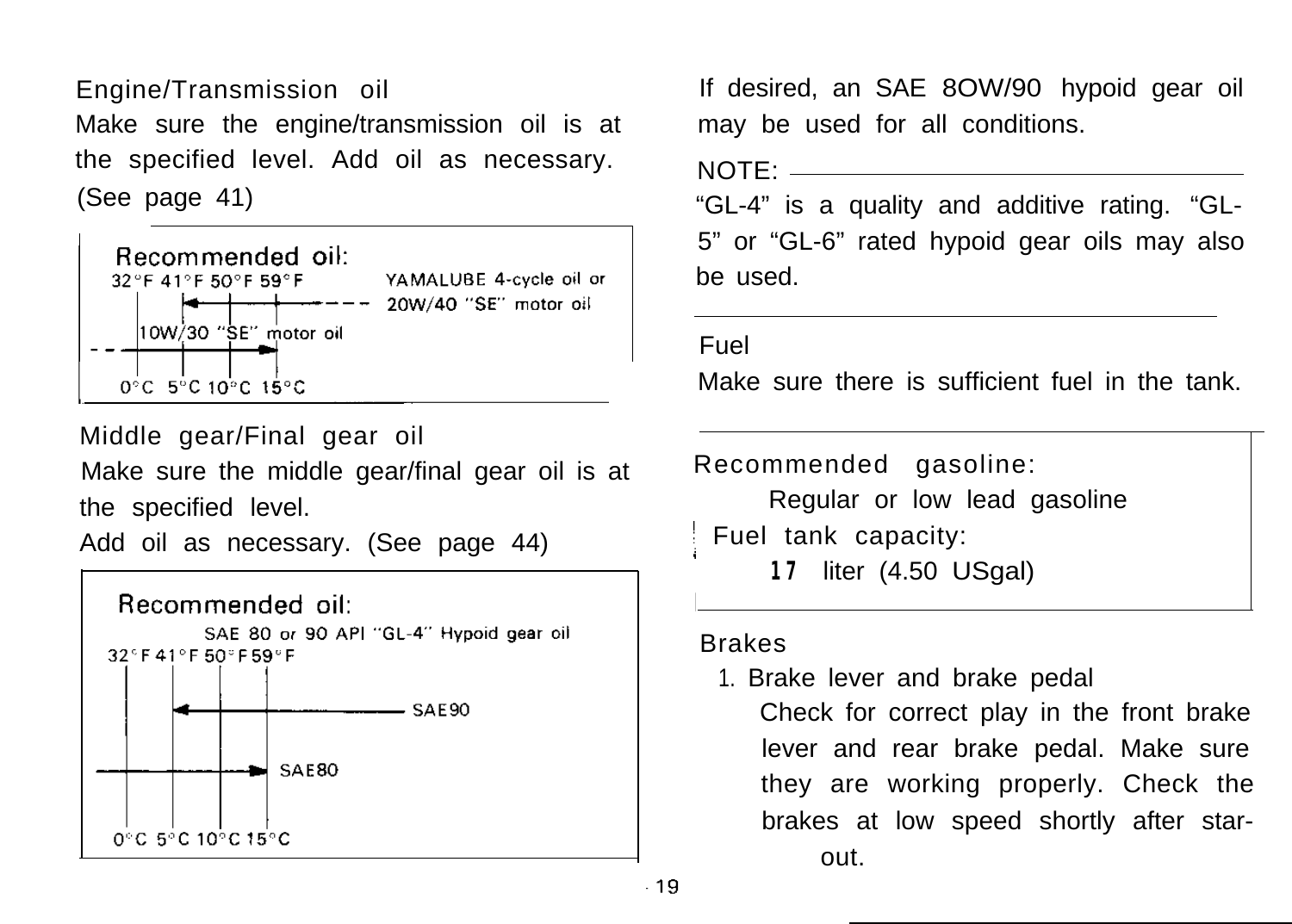**2** Brake fluid

> Check the brake fluid level. (See page 35) Add fluid if necessary.

 $Recommended$  fluid: **DOT #3** 

**3.** Checking the disc brake pads To check, open the wear indicator cap. If any pad is worn to the red line, replace both pads as a set.





#### NOTE:

When this brake service is necessary. have your Yamaha dealer replace the pads.

#### Brake fluid **leakage**

Apply each brake for a few minutes. Check to see if any brake fluid leaks out from pipe joints or the master cylinder(s).

# WARNING: --

**If brake fluid leakage is found, ask your**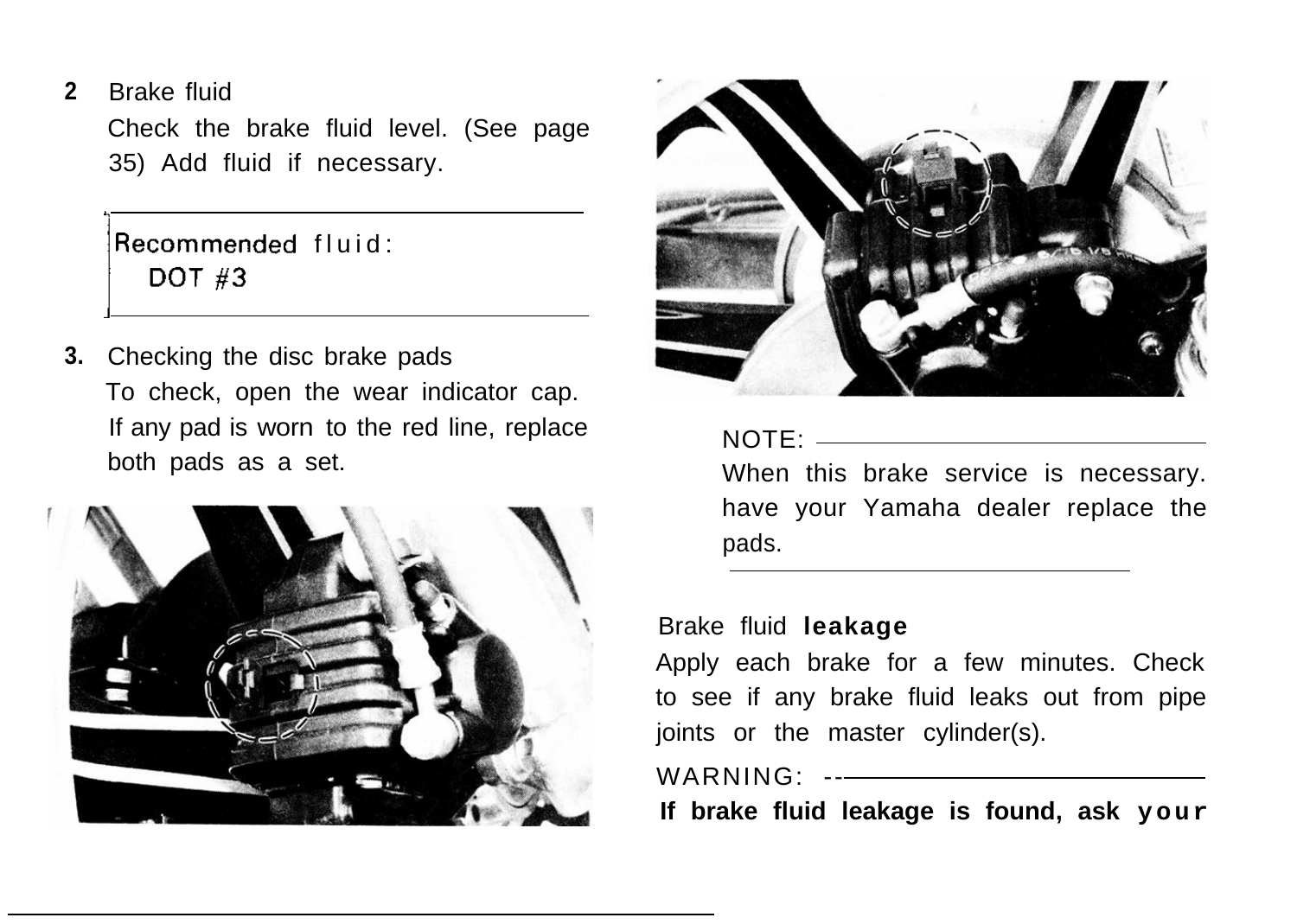**Such leakage could indicate a hazardous** means that the tire is worn to its limit. condition in the brake system. The Replace the tire.

# <sup>4</sup> **Clutch**

i

**Check for correct play in the clutch lever and** make sure the lever operates properly.

#### **Tires**

Check the tire pressure and check the tires for wear.

# Tire pressure

| Front | $1.8$ kg/cm <sup>2</sup><br>$(26$ psi $)$   |                                                                                  |  |
|-------|---------------------------------------------|----------------------------------------------------------------------------------|--|
| Rear  | $2.0 \text{ ka/cm}^2$<br>$(28 \text{ psi})$ | Normal riding                                                                    |  |
| Front | $2.0 \text{ ka/cm}^2$<br>$(28$ psi $)$      | With passenger or<br>high speed riding<br>(above 100 km/h or<br>$60 \text{ mph}$ |  |
| Rear  | $2.3 \text{ kg/cm}^2$<br>$(33 \text{ psi})$ |                                                                                  |  |

**Yamaha dealer for immediate repairs. If a tire tread shows cross wise lines. it**



#### WARNING:

**It is dangerous to ride with a worn-out tire. When a tire tread begins to show lines, have Your Yamaha dealer replace the tire immediately.**